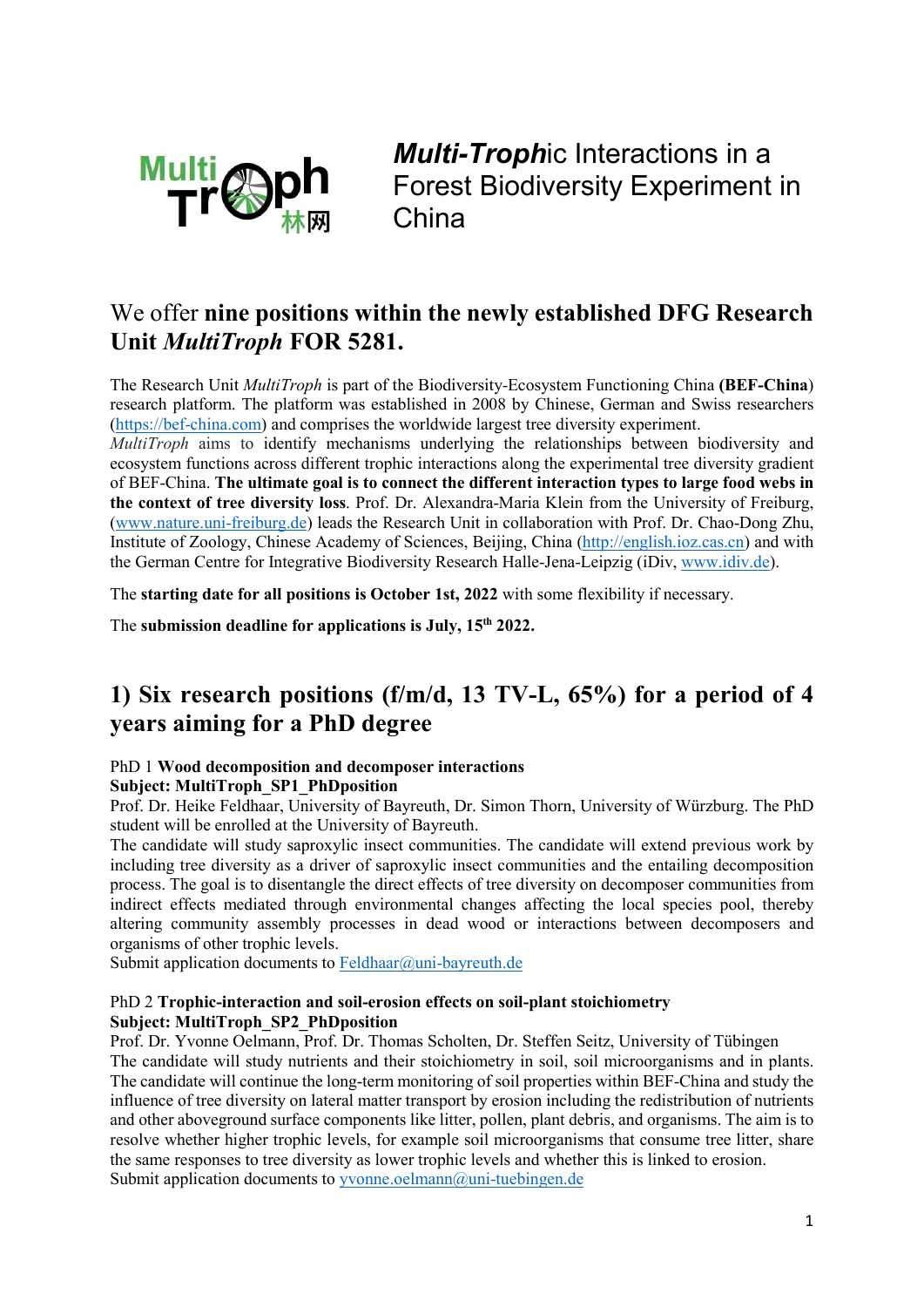### PhD 3 **Plant-herbivore-predator food webs, stoichiometry and functions Subject: MultiTroph\_SP3\_PhDposition**

Assoc. Prof. Dr. Jana Petermann, University of Salzburg, Prof. Dr. Andreas Schuldt, University of Göttingen. The PhD student will be enrolled at the University of Salzburg.

The candidate will study plant-herbivore-predator arthropod food webs and will extend previous work in BEF-China by including multiple trophic levels and by linking these multitrophic communities and their interactions with biomass distributions and stoichiometry to enable an analysis of trophic pyramids and energy-based networks. The student will use classic collection techniques in the field, morphological species identification (assisted by barcoding approaches) and will study nutrient stoichiometry from trees to herbivorous insects and predatory arthropods.

Submit application documents to  $jana.$  petermann $@sbg.ac.at$ 

### PhD 4 **Linking cavity-nesting bee and wasp food webs to other trophic interactions Subject: MultiTroph\_SP4\_PhDposition**

Prof. Dr. Alexandra-Maria Klein, Dr. Felix Fornoff, University of Freiburg, Dr. Manuela Sann, University of Hohenheim. The PhD student will be enrolled at the University of Freiburg.

The candidate will generate and analyse interaction networks of cavity-nesting bees and wasps including their food resources and natural enemies using DNA barcoding and metabarcoding approaches. The candidate will use reed nests and layer nests to continue our long-term monitoring of trophic networks with direct feeding observations. The candidate will build up a reliable DNA barcoding approach that serves as the basis to establish high-resolution metabarcoding of cavity-nesting Hymenoptera food webs. Submit application documents to [alexandra.klein@nature.uni-freiburg.de](mailto:alexandra.klein@nature.uni-freiburg.de)

### PhD 5 **Trophic interactions across tree regeneration stages Subject: MultiTroph\_SP5\_PhDposition**

Prof. Dr. Alexandra Erfmeier, Prof. Dr. Tim Diekötter, Kiel University

The candidate will study seed predation and herbivory across tree regeneration stages with an entomocentric view of the Janzen-Connell hypothesis. By aiming to identify generalist and specialist agents of seed predation and seedling herbivory, this subproject will add a decisive component of the trophic network in forests. The candidate will quantify regeneration stages as well as pre- and postdispersal seed predation and seedling herbivory of selected tree species with observational and experimental approaches in the field. Methods will include seed traps, bagging of fruits and seed cards to study seed predation, quantification of herbivory and recruitment success for selected tree species, and molecular techniques to identify insect agents delivering these functions. Submit application document to [aerfmeier@ecology.uni-kiel.de](mailto:aerfmeier@ecology.uni-kiel.de)

PhD 6 **Trophic interactions and ecological functions of ants** 

### **Subject: MultiTroph\_SP6\_PhDposition**

Dr. Michael Staab, Technical University Darmstadt, Prof. Dr. Heike Feldhaar, University of Bayreuth. The PhD student will be enrolled at the Technical University Darmstadt.

The candidate will quantify ant diversity and trait distribution to functionally characterize ant communities in the BEF-China experiment. To investigate realized trophic niches, the candidate will perform resource-choice experiments and measure  $\delta^{15}N$  isotope values. By integrating across components of biological organization in a key arthropod taxon, the research will unravel how the interplay among tree diversity, ant diversity, trait distribution and trophic interactions influences forest ecosystem functionality.

Submit application documents to [michael.staab1@tu-darmstadt.de](mailto:michael.staab1@tu-darmstadt.de)

### **Besides methodological skills relevant for the specific positions, you should have the following profile for all above-listed positions:**

• Scientific university degree (master's degree in biology, environmental sciences or equivalent)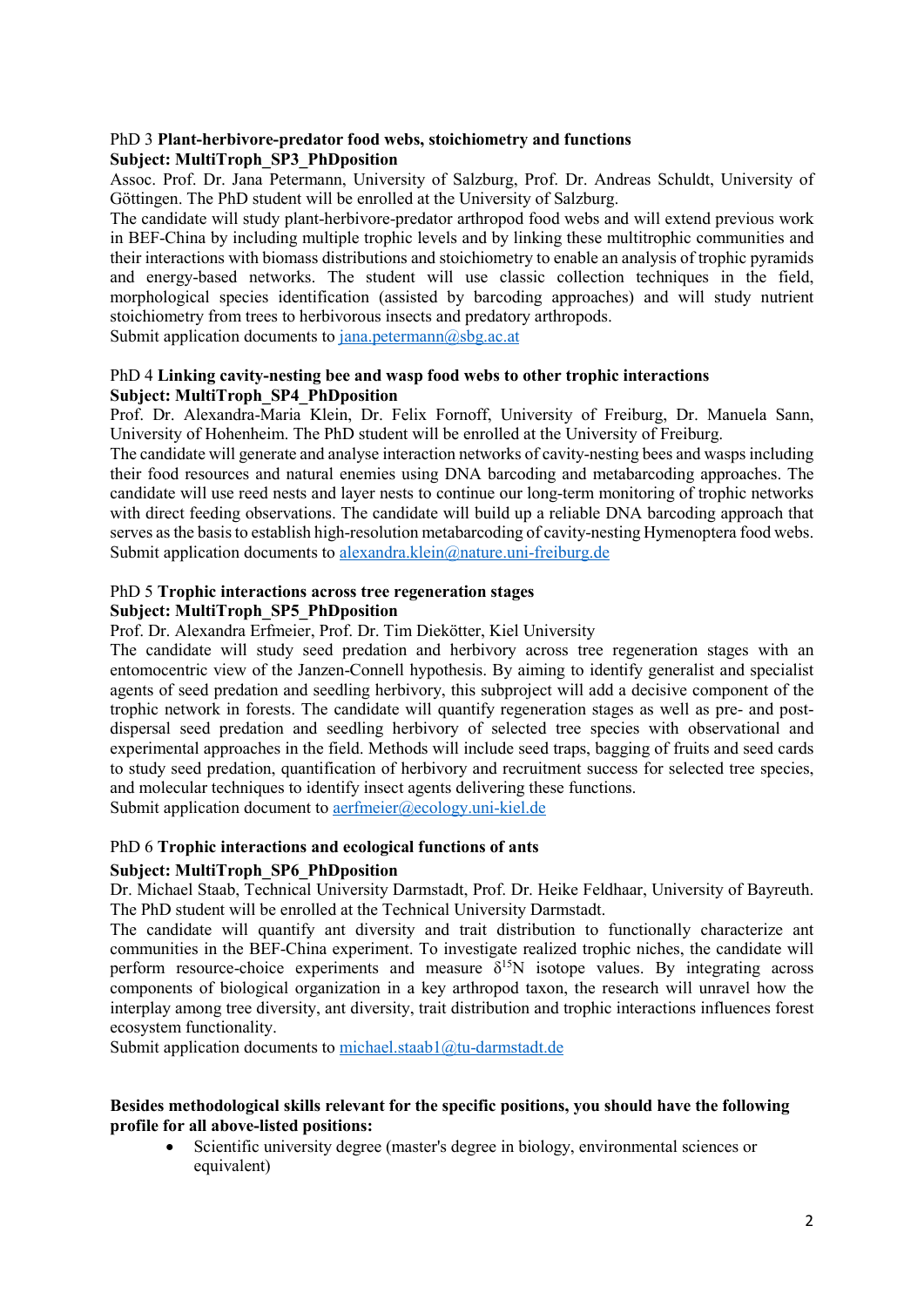- Scientific curiosity and high motivation to develop own ideas related to ecological theories
- Statistical knowledge (preferably in R) including complex models and high motivation to expand your statistical skills
- Basic skills and great motivation for scientific writing and presentations to researchers and beyond
- Sound language skills in English and preferably basic to advanced language skills in German or Chinese
- Enjoy working independently in the laboratory and some demanding field conditions
- Open communication and high motivation to work in an international, inter-disciplinary research team

## **2) Three postdoctoral positions (f/m/d, 13 TV-L, 100%) for a period of 4 years**

### Postdoc 1 **Scientific and administrative coordination of the Research Unit**

### **Subject: MultiTroph\_Z1\_coordination**

### Prof. Dr. Alexandra-Maria Klein, University of Freiburg

The scientific coordinator will closely work with the spokesperson Prof. Klein and her Chinese partner Prof. Zhu to coordinate fieldwork, workshops and meetings and help with the administration of the Research Unit. Besides being a central contact person for all PhD students, the scientific coordinator will develop own research and/or use existing data to facilitate overall research goals of the Unit and BEF-China in general. The coordinator will be employed at the University of Freiburg, but partly be working in Beijing and at the field station of the project.

The scientific coordinator should have the following profile:

- Strong coordination and collaboration skills or motivation
- MSc or PhD degree, preferable in Ecology or Biology but other fields are also accepted
- Scientific curiosity and high motivation to support the development of ideas and create own ideas with the framework of the Research Unit
- Statistical knowledge
- Advanced skills and great motivation for scientific writing and presentations to researchers and beyond
- Robust language skills in English and preferably basic to advanced language skills in German and Chinese
- Enjoy working independently in the field and laboratory
- Open communication and high motivation to co-lead and coordinate an internationally, interdisciplinary research team

Submit application documents to [alexandra.klein@nature.uni-freiburg.de](mailto:alexandra.klein@nature.uni-freiburg.de)

### Postdoc 2 **Synthesis researcher of the Research Unit**

### **Subject: MultiTroph\_Z2\_Synthesis**

Prof. Dr. Andreas Schuldt, University of Göttingen

The synthesis researcher will develop and conduct synthesis connecting *MultiTroph*'s subprojects to link network structure, multidiversity and multifunctionality across time, space and trophic levels. You will have access to a wide range of data on biodiversity and ecosystem functions that have been assembled over more than a decade of research in the BEF-China experiment, and connect new data created in *MultiTroph* to assess multidiversity assembly and trophic interactions from belowground microorganisms to aboveground arthropods. We will use linear mixed models and structural equation modelling to analyse the relative effects of direct and indirect pathways between tree diversity, the structure of mutualistic and antagonistic networks, and the associated multitrophic diversity of higher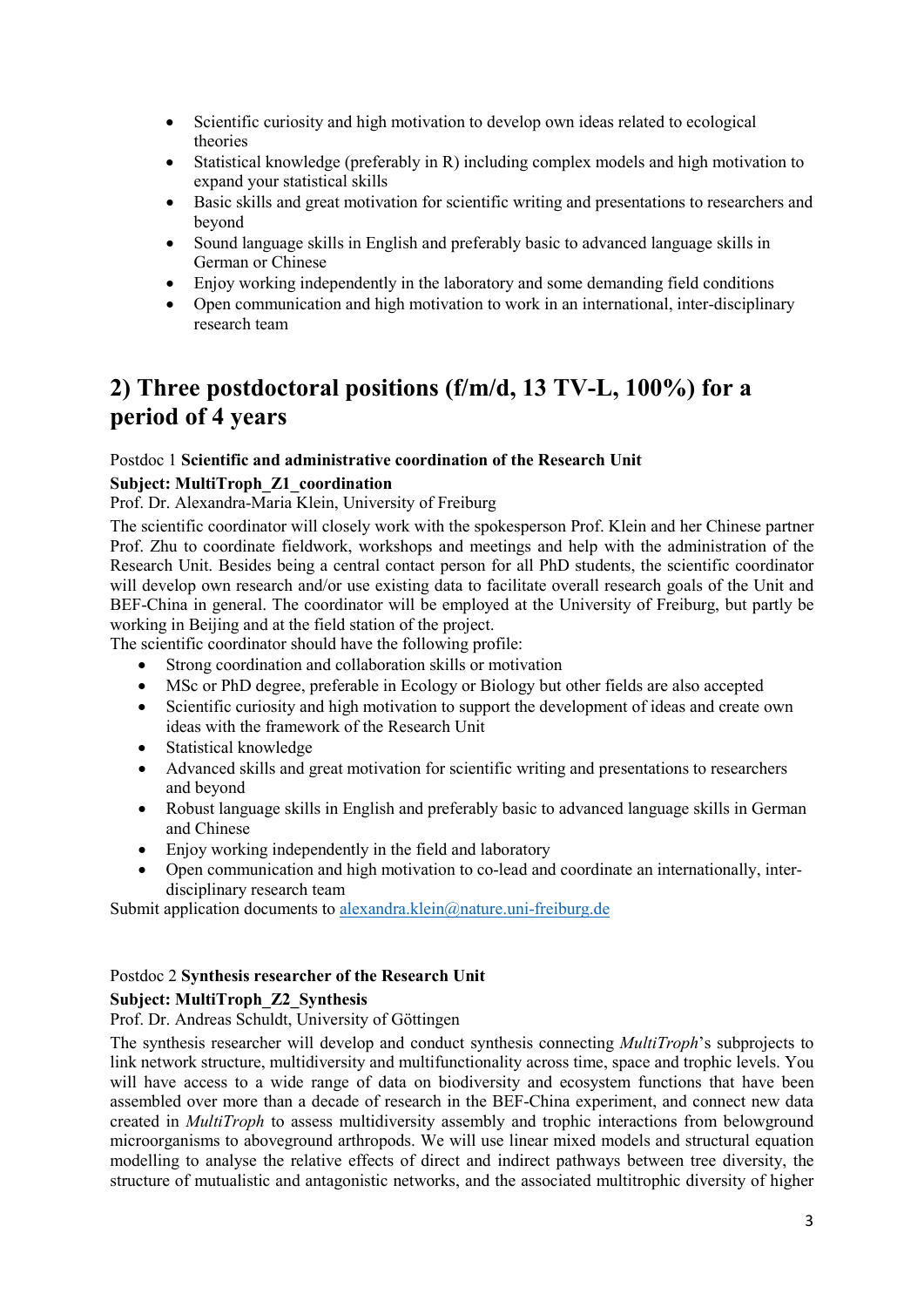trophic levels. Moreover, we will relate diversity and network data to individual ecosystem functions and multifunctionality. Generalized multilevel path analysis will be applied to quantify total energy flow and storage across trophic levels, based on extensive data on ecosystem process rates in a unique framework, allowing you to combine new research ideas with legacy data from past observations over different spatial and temporal scales.

The synthesis researcher should have the following profile:

- Completed scientific university education with an excellent Master in Ecology, Biology, or a related discipline
- Highly qualified PhD degree in Ecology, Biology (with an ecological focus) or a related scientific discipline
- Research experience in biodiversity-ecosystem functioning research, preferably with previous experience in the synthesis of complex datasets
- Advanced skills in ecological statistics (including linear mixed models and SEM, preferably in R) and knowledge of ecological network analysis
- Excellent scientific writing skills and proven ability to successfully publish and present scientific results in an international context
- High motivation to work and communicate in an interdisciplinary and international research team
- Fluency in written and spoken English, and the motivation to acquire basic German language skills

Application documents should be submitted online using the following link: [http://obp.uni](http://obp.uni-goettingen.de/de-de/OBF/Index/72681)[goettingen.de/de-de/OBF/Index/72681.](http://obp.uni-goettingen.de/de-de/OBF/Index/72681)

For more information contact [andreas.schuldt@forst.uni-goettingen.de](mailto:andreas.schuldt@forst.uni-goettingen.de)

### Postdoc 3 **Data Manager for the Research Unit and BEF-China (TV-L 13 30-100%)**

### **Subject: MultiTroph\_Z2\_Data management**

Prof. Dr. Helge Bruelheide, University of Halle, iDiv

Ecological research is generating data faster and in larger volumes than ever before. Thus, data management has become a key element for successful integrative projects. The data manager will ensure efficient data management in the processing of data among *MultiTroph*'s subprojects through extensive services provided by training courses and the maintenance and ongoing development of the BEF-China data portal, as well as by supporting data and code open access publication strategies. Data management will be conducted along the entire data lifecycle, specifically by optimising the functionality of the BEFdata portal, thus also supporting other projects on the platform such as the international DFG research training group TreeDì and other projects using BEFdata, by providing reproducible computational workflows and training on data integration, and by managing paper proposals that guarantee a safe environment for data sharing.

The data manager should have the following profile:

- Highly qualified PhD degree in Ecology, Biology, Mathematics, Physics(with an ecological focus) or a related scientific discipline
- Strong motivation to organize large and complex ecological data
- Excellent management skills
- Excellent scientific writing skills and proven ability to successfully publish and present scientific results in an international context
- High motivation to work and communicate in an interdisciplinary and international research team
- Fluency in written and spoken English, and the motivation to acquire basic German language skills

Submit application documents to [helge.bruelheide@botanik.uni-halle.de](mailto:helge.bruelheide@botanik.uni-halle.de)